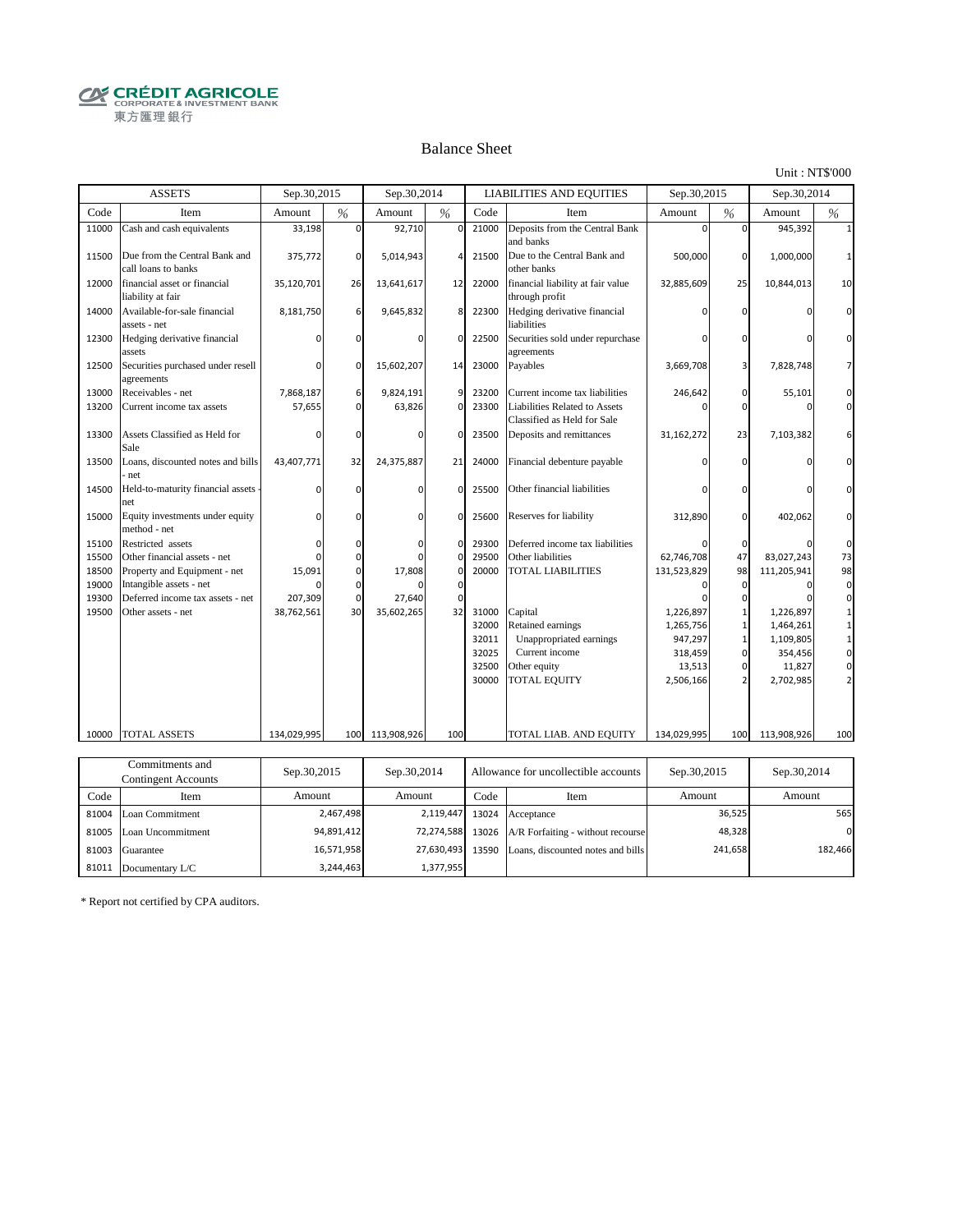**CALCOUT AGRICOLE**<br>
CORPORATE & INVESTMENT BANK<br>
東方匯理銀行

#### Consolidate Income Statement

Unit : NT\$'000

|       |                                                                                                  | Jan.-Sep., 2015 |      | Jan.-Sep., 2014 |                | Variable %  |
|-------|--------------------------------------------------------------------------------------------------|-----------------|------|-----------------|----------------|-------------|
| 代碼    | 項<br>目                                                                                           | Amount          | $\%$ | Amount          | $\%$           |             |
| 41000 | Interest income                                                                                  | 618,109         | 80   | 471,839         | 61             | 31          |
| 51000 | Interest expense                                                                                 | (344, 145)      | (45) | (218, 241)      | (28)           | 58          |
|       | Net interest (expense) income                                                                    | 273,964         | 35   | 253,598         | 33             | 8           |
|       | Other operating income                                                                           |                 | 0    |                 | $\Omega$       | $\mathbf 0$ |
|       | Commission income                                                                                | 117,369         | 15   | 69,050          | 9              | 70          |
|       | Gain (loss) on financial assets or liabilities<br>measured at fair value through profit and loss | (393, 403)      | (51) | (251, 593)      | (33)           | 56          |
|       | Realized gain (loss) on available-for-sale<br>financial assets                                   | 1,919           | 0    |                 | $\Omega$       | $\mathbf 0$ |
|       | Realized gain (loss) on held-to-maturity<br>financial assets                                     |                 | 0    | 0               | 0              | $\mathbf 0$ |
|       | Foreign exchange gains (losses) - net                                                            | 618,114         | 80   | 479,603         | 62             | 29          |
|       | Impairment loss on assets (reversal of                                                           |                 | 0    | $\Omega$        | $\mathbf 0$    | $\mathbf 0$ |
|       | impairment loss on assets)<br>Others                                                             | 154,282         | 20   | 75,148          | 10             | 105         |
|       | Net income                                                                                       | 772,245         | 99   | 625,806         | 81             | 23          |
| 58200 | Bad debt expenses                                                                                |                 | 0    | (50, 200)       | (7)            | (100)       |
|       | Operating expenses                                                                               |                 | 0    | 0               | $\overline{0}$ | $\mathbf 0$ |
| 58500 | Employee benefits                                                                                | (226, 327)      | (29) | (145, 227)      | (19)           | 56          |
| 59000 | Depreciation and amortization expense                                                            | (2, 327)        | 0    | (1,601)         | 0              | 45          |
| 59500 | Other general and administrative expenses                                                        | (185, 732)      | (24) | (106, 966)      | (14)           | 74          |
|       | Consolidated income (loss) from continuing operations before                                     |                 |      |                 |                |             |
|       | income tax                                                                                       | 357,859         | 46   | 321,812         | 42             | 11          |
| 61003 | Consolidated income (loss) from continuing operations - Income<br>tax (expense) benefit          | (39, 400)       | (5)  | (34, 569)       | (4)            | 14          |
|       | Consolidated income (loss) from continuing operations - after<br>income tax                      | 318,459         | 41   | 287,243         | 37             | 11          |
|       | 62500 Income (loss) from discontinued operations                                                 |                 | 0    | $\Omega$        | 0              | $\mathbf 0$ |
|       | Net income (loss)                                                                                | 318,459         | 41   | 287,243         | 37             | 11          |
|       | Other comprehensive income                                                                       |                 |      |                 |                |             |
|       | 65001 Exchange differences on cumulative translation adjustments                                 | 12,587          |      | 0               | 0              | 0           |
| 65011 | Unrealized gain (loss) on available-for-sale financial assets                                    | 3,451           | 0    | 0               | 0              | 0           |
|       | 65031 Remeasurement of defined benift plans                                                      | O               | 0    | U               | $\Omega$       | n           |
|       | 65051 Other comprehensive income after tax                                                       |                 | 0    | 0               | 0              | $\mathbf 0$ |
|       | Total other comprehensive income                                                                 | 334,497         | 43   | 287,243         | 37             | 16          |
|       | Net income belong to:                                                                            |                 |      |                 |                |             |
|       | Owners' equity                                                                                   | 318,459         | 41   | 287,243         | 37             | 11          |
|       | Non-controlling Interests                                                                        |                 | 0    | 0               | $\mathbf 0$    | $\mathbf 0$ |
|       | Total other comprehensive income belong to:                                                      |                 |      |                 |                |             |
|       | Owners' equity                                                                                   | 334,497         | 43   | 287,243         | 37             | 16          |
|       | Non-controlling Interests                                                                        |                 | 0    |                 | $\overline{0}$ | 0           |

\* Report not certified by CPA auditors.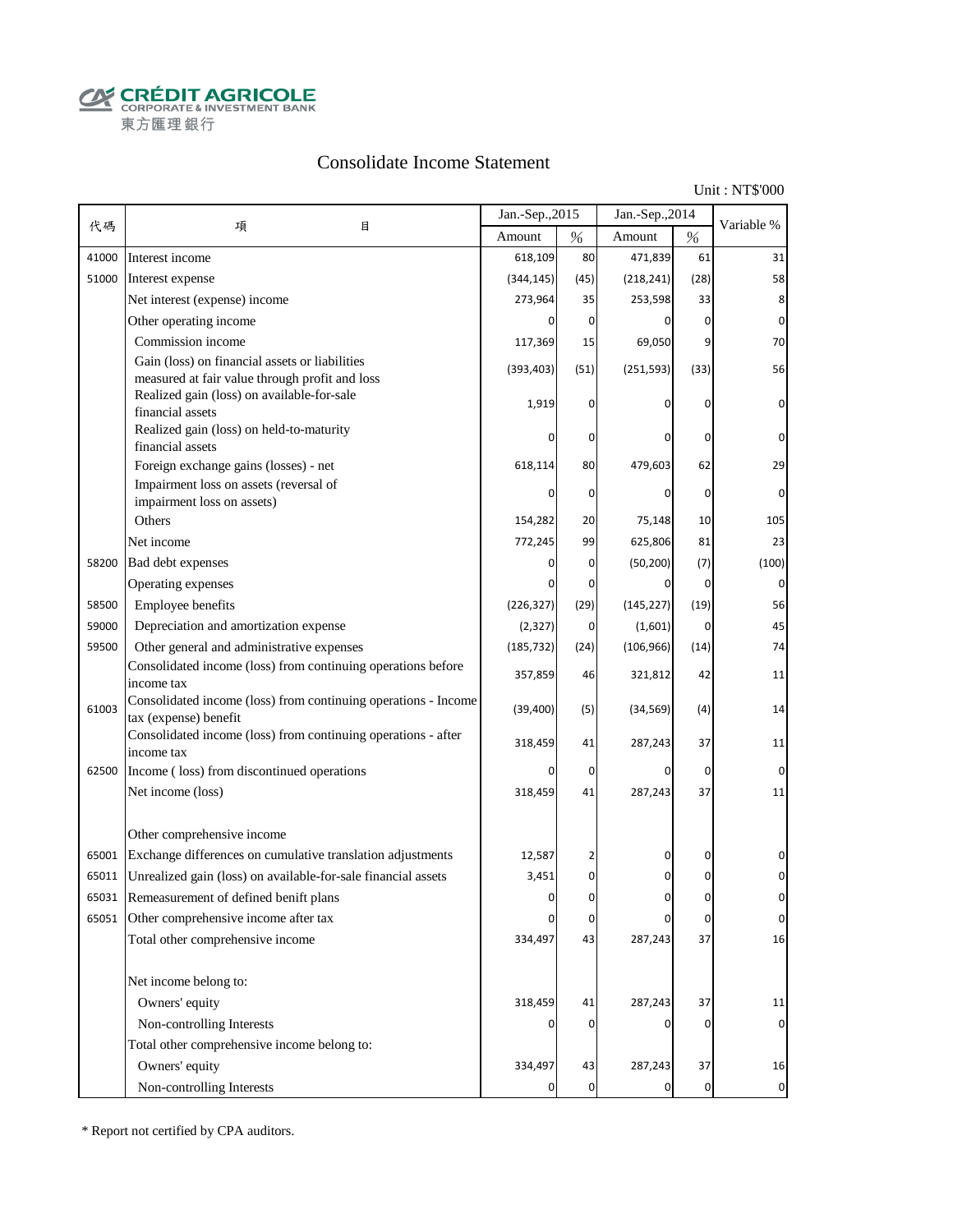

#### Information on fair value hierarchy of financial instruments

#### Unit : NT\$'000

| Instrument item meansured at fair value        |            | Sep.30,2015 |            |         | Sep.30,2014 |                          |            |         |  |
|------------------------------------------------|------------|-------------|------------|---------|-------------|--------------------------|------------|---------|--|
|                                                | Total      | Level 1     | Level 2    | Level 3 | Total       | Level 1                  | Level 2    | Level 3 |  |
| Non-derivative financial instruments           |            |             |            |         |             |                          |            |         |  |
| Asset                                          |            |             |            |         |             |                          |            |         |  |
| Financial assets designated at fair value      | 2,242,718  | 2,242,718   |            |         | 2,835,982   | 2,835,982                |            |         |  |
| through profit or loss                         |            |             |            |         |             |                          |            |         |  |
| Held for trading financial asset               | 2,242,718  | 2,242,718   |            |         | 2,835,982   | 2,835,982                |            |         |  |
| Equity investment                              |            |             |            |         |             |                          |            |         |  |
| <b>Bond</b> investment                         | 2,242,718  | 2,242,718   |            |         | 2,835,982   | 2,835,982                |            |         |  |
| Others                                         |            |             |            |         |             |                          |            |         |  |
| Financial assets designated at fair value      |            |             |            |         |             |                          |            |         |  |
| through profit or loss on initial recognition  |            |             |            |         |             |                          |            |         |  |
| Available-for-sale financial assets            | 8,181,749  | 3,981,849   | 4,199,900  |         | 9,645,831   | 1,859,895                | 7,785,936  |         |  |
| Equity investment                              |            |             |            |         |             |                          |            |         |  |
| Bond investment                                | 6,981,596  | 3,981,849   | 2,999,747  |         | 5,845,511   | 1,859,895                | 3,985,616  |         |  |
| Others                                         | 1,200,153  |             | 1,200,153  |         | 3,800,320   |                          | 3,800,320  |         |  |
| Liabilities                                    |            |             |            |         |             |                          |            |         |  |
| Financial liabilities designated at fair value |            |             |            |         |             |                          |            |         |  |
| through profit or loss                         |            |             |            |         |             |                          |            |         |  |
| Held for trading financial liabilities         |            |             |            |         |             | $\sim$                   |            |         |  |
| Financial liabilities designated at fair value |            |             |            |         |             |                          |            |         |  |
| through profit or loss on initial recognition  |            |             |            |         |             |                          |            |         |  |
| Derivatives financial instruments              |            |             |            |         |             |                          |            |         |  |
| Asset                                          |            |             |            |         |             |                          |            |         |  |
| Financial assets designated at fair value      | 32,877,983 |             | 32,877,983 | ÷,      | 10,805,635  |                          | 10,805,635 |         |  |
| through profit or loss                         |            |             |            |         |             |                          |            |         |  |
| Hedging derivative financial assets            |            |             |            |         |             | $\overline{\phantom{a}}$ | ÷,         |         |  |
| Liabilities                                    |            |             |            |         |             |                          |            |         |  |
| Financial liabilities designated at fair value | 32,885,609 |             | 32,885,609 |         | 10,844,013  |                          | 10,844,013 |         |  |
| through profit or loss                         |            |             |            |         |             |                          |            |         |  |
| Hedging derivative financial liabilities       |            |             |            |         |             | $\overline{\phantom{a}}$ |            |         |  |

#### Financial asset changes in fair value measurement level 3

|                                               |           |                                        |                       |                        |               |                        |               | <b>Unit: NT\$'000</b> |
|-----------------------------------------------|-----------|----------------------------------------|-----------------------|------------------------|---------------|------------------------|---------------|-----------------------|
|                                               | Beginning |                                        | Profit/Loss valuation | Increase during period |               | Decrease during period |               |                       |
| Item                                          | retained  | Income                                 | Other comprehe        |                        | Transfers to  | Sale, disposal         | Converted out | Ending retained       |
|                                               | earnging  | Buy in or issue<br>income<br>statement |                       | Level 3                | or settlement | from Level 3           | earning       |                       |
| Financial assets designated at fair value     |           |                                        |                       |                        |               |                        |               |                       |
| through profit or loss                        |           |                                        |                       |                        |               |                        |               |                       |
| Held for trading financial assets             |           |                                        |                       |                        |               |                        |               |                       |
| Financial assets designated at fair value     |           |                                        |                       |                        |               |                        |               |                       |
| through profit or loss on initial recognition |           |                                        |                       |                        |               |                        |               |                       |
| Available-for-sale financial assets           |           |                                        |                       |                        |               |                        |               |                       |
| Hedging derivative financial assets           |           |                                        |                       |                        |               |                        |               |                       |
|                                               |           |                                        |                       |                        |               |                        |               |                       |

#### Financial liabilities changes in fair value measurement level 3

|                                                |                      |                                               |                 |                         |                                 |                               | Unit: NT\$'000             |
|------------------------------------------------|----------------------|-----------------------------------------------|-----------------|-------------------------|---------------------------------|-------------------------------|----------------------------|
|                                                | Beginning            |                                               |                 | Increase during period  |                                 | Decrease during period        |                            |
| Item                                           | retained<br>earnging | Valuation of profit/loss during<br>the period | Buy in or issue | Transfers to<br>Level 3 | Sale, disposal<br>or settlement | Converted out<br>from Level 3 | Ending retained<br>earning |
| Financial liabilities designated at fair value |                      |                                               |                 |                         |                                 |                               |                            |
| through profit or loss                         |                      |                                               |                 |                         |                                 |                               |                            |
| Held for trading financial liabilities         |                      |                                               |                 |                         |                                 |                               |                            |
| Financial liabilities designated at fair value |                      |                                               |                 |                         |                                 |                               |                            |
| through profit or loss on initial recognition  |                      |                                               |                 |                         |                                 |                               |                            |
| Hedging derivative financial liabilities       |                      |                                               |                 |                         |                                 | $\overline{\phantom{a}}$      |                            |
|                                                |                      |                                               |                 |                         |                                 |                               |                            |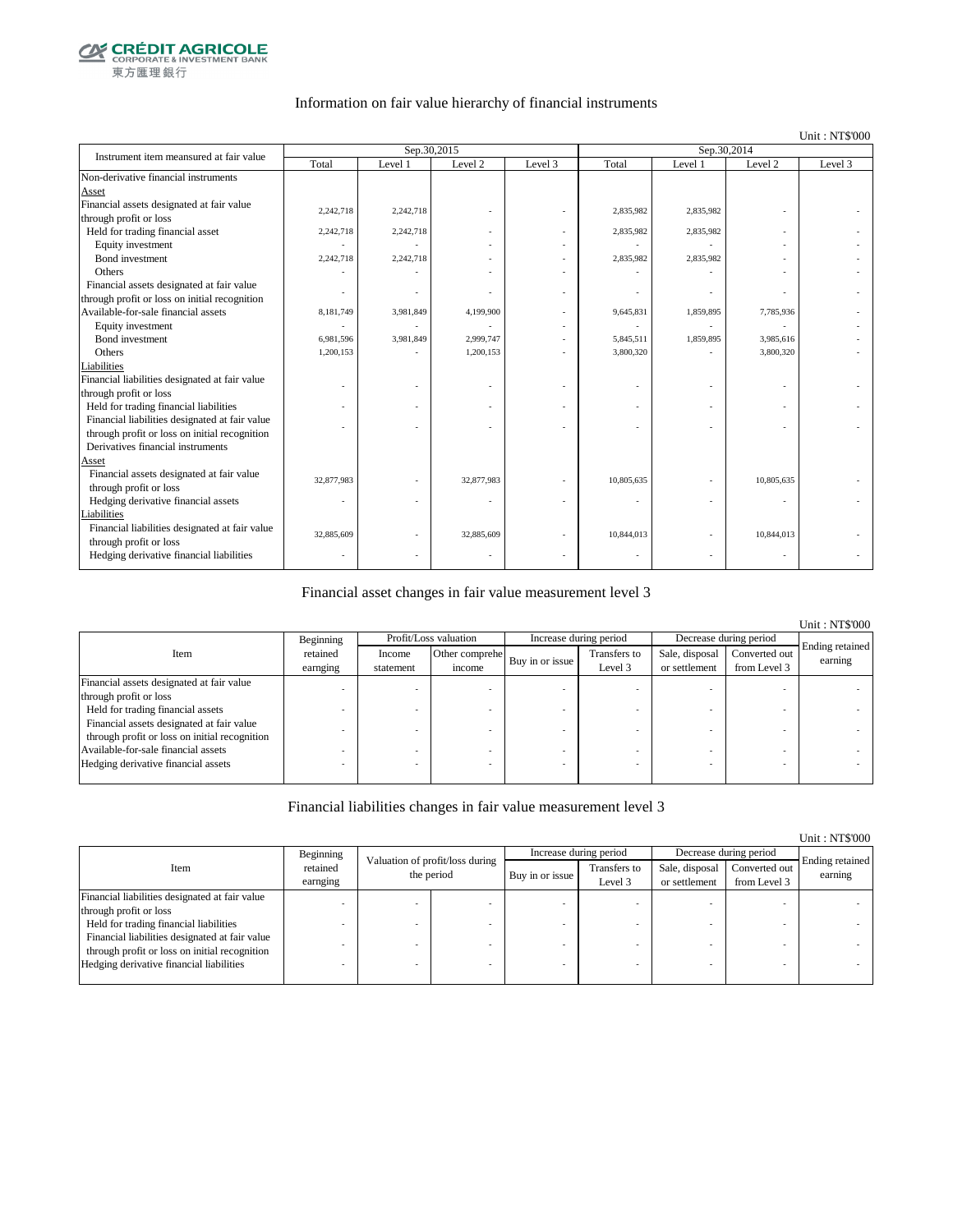

#### ASSETS QUALITY

Unit : NT\$'000, %

| Year \ Month               |                                  |                   |                          | Sep.30,2015                                     |                     |                                                | Sep.30,2014       |                          |                                                 |                      |                                                      |  |
|----------------------------|----------------------------------|-------------------|--------------------------|-------------------------------------------------|---------------------|------------------------------------------------|-------------------|--------------------------|-------------------------------------------------|----------------------|------------------------------------------------------|--|
|                            | <b>ITEM</b>                      | Overdue<br>Amount | Loan<br>Amount           | $%$ of<br>Overdue<br>loans<br>to Total<br>loans | Loan loss reserve   | $%$ of<br>Loan loss reserve<br>to Overdue Loan | Overdue<br>Amount | Loan<br>Amount           | $%$ of<br>Overdue<br>loans<br>to Total<br>loans | Loan loss<br>reserve | $%$ of<br>Loan loss<br>reserve<br>to Overdue<br>Loan |  |
| Corporate Finance          | Security                         | $\blacksquare$    | 226,674                  |                                                 | 241,658             |                                                |                   | 1,422,452                |                                                 | 182,466              |                                                      |  |
|                            | Unsecurity                       |                   | 43,422,755               |                                                 |                     |                                                |                   | 23,135,902               |                                                 |                      |                                                      |  |
|                            | Housing Loan                     |                   | $\blacksquare$           | $\blacksquare$                                  |                     | <b>NA</b>                                      |                   |                          |                                                 |                      |                                                      |  |
|                            | Cash card                        |                   | $\overline{a}$           | $\blacksquare$                                  |                     |                                                |                   |                          |                                                 |                      | <b>NA</b>                                            |  |
| <b>Consumer Finace</b>     | Small credit Loan                |                   |                          | $\blacksquare$                                  |                     |                                                |                   |                          |                                                 |                      |                                                      |  |
|                            | Security<br>Others<br>Unsecurity |                   | $\overline{a}$           | $\overline{a}$                                  |                     |                                                |                   | $\overline{\phantom{0}}$ |                                                 |                      |                                                      |  |
|                            | Total                            |                   | 43,649,429               | $\blacksquare$                                  | 241,658             |                                                |                   | 24,558,354               |                                                 | 182,466              |                                                      |  |
|                            |                                  | Overdue<br>Amount | A/R<br>Amount            | $%$ of<br>Overdue A/R<br>to Total A/R           | Provision<br>Amount | $%$ of<br>Provision to<br>Overdue Loan         | Overdue<br>Amount | A/R<br>Amount            | $%$ of<br>Overdue A/R<br>to Total A/R           | Provision<br>Amount  | $%$ of<br>Provision to<br>Overdue<br>Loan            |  |
| Credit card                |                                  |                   |                          | $\blacksquare$                                  |                     |                                                |                   |                          |                                                 |                      |                                                      |  |
| Factoring-without recourse |                                  |                   | 4,793,120                | $\blacksquare$                                  | 48,328              | <b>NA</b>                                      |                   | 2,154,479                |                                                 |                      | <b>NA</b>                                            |  |
| Other non-performing loans |                                  | $\blacksquare$    | $\overline{\phantom{0}}$ | $\blacksquare$                                  |                     |                                                | $\sim$            | $\overline{\phantom{0}}$ |                                                 | $\blacksquare$       |                                                      |  |

| r ear<br>Month                                                             | Sep.30.2015 | Sep.30.2014 |
|----------------------------------------------------------------------------|-------------|-------------|
| Loan classified as non-Pass-Due with normal payment after debt negotiation |             | .102.498    |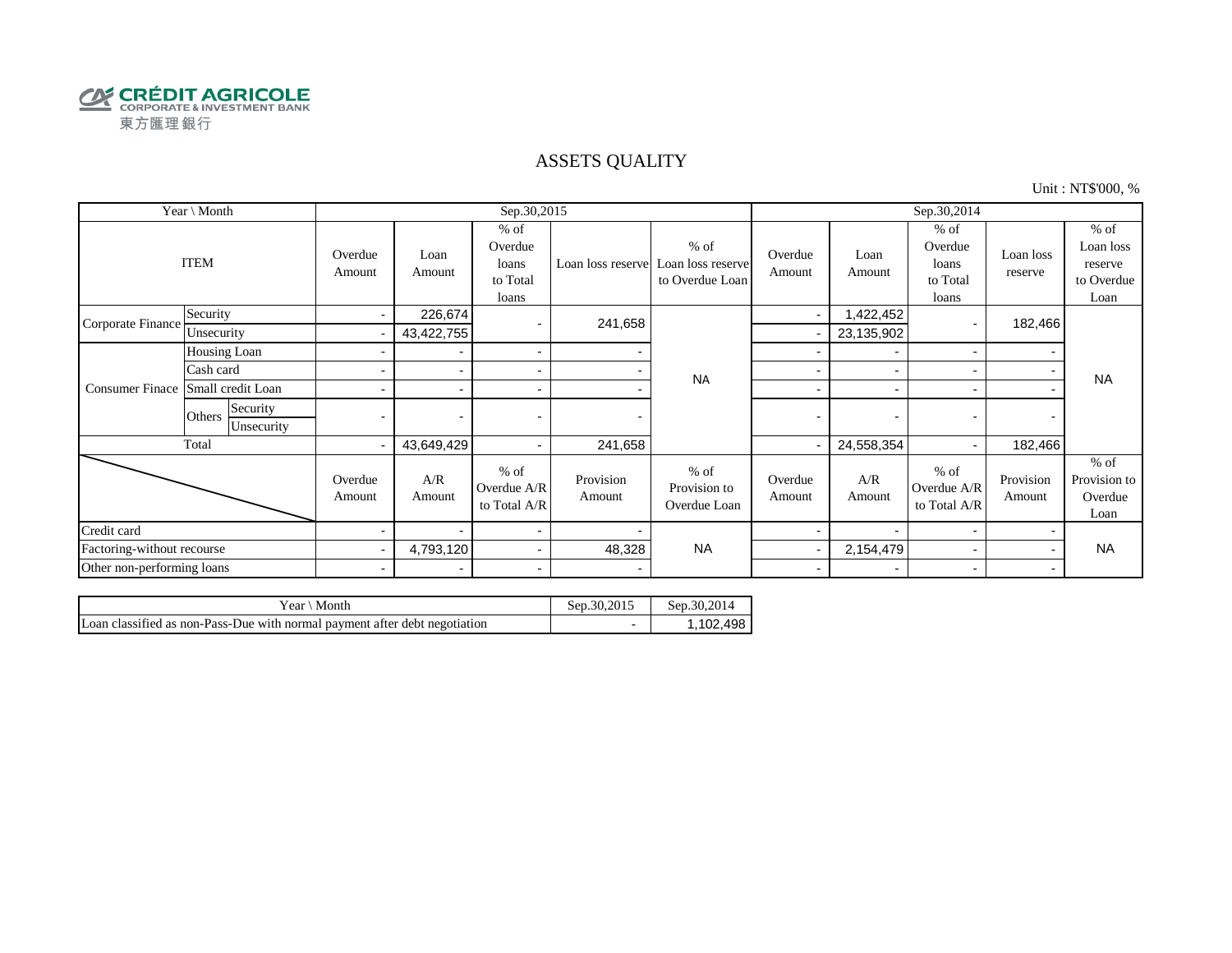

# Credit Exposure Concentration

Unit : NT\$'000, %

| Year $\setminus$<br>Month |                         | Sep.30,2015                                |               |                                               | Sep.30,2014                 |                                            |               |                                              |  |  |
|---------------------------|-------------------------|--------------------------------------------|---------------|-----------------------------------------------|-----------------------------|--------------------------------------------|---------------|----------------------------------------------|--|--|
| Ranking                   | Group Name              | <b>INDUSTRIAL</b><br><b>CLASSIFICATION</b> | Credit Amount | % of Credit<br>amount to<br>net worth $(\% )$ | Group Name                  | <b>INDUSTRIAL</b><br><b>CLASSIFICATION</b> | Credit Amount | % of Credit<br>amount to<br>net worth $(\%)$ |  |  |
|                           | <b>FOXXXXX PIXXXXXX</b> | Manufacturing                              | 11,702,313    |                                               | 467% FOXXXXX PlXXXXXX       | Manufacturing                              | 12,279,133    | 454%                                         |  |  |
| 2                         | Taxxxx Sexx Coxxxxxxx   | Manufacturing                              | 5,950,080     |                                               | 237% CxCx                   | Construction                               | 6,594,842     | 244%                                         |  |  |
| 3                         | Mexxxxxx Cxx            | <b>Financial Service</b><br>Activities     | 5,454,240     |                                               | 218% Taxxxx Sexx Coxxxxxxx  | Manufacturing                              | 3,103,911     | 115%                                         |  |  |
| 4                         | <b>Ouxxxx</b>           | Manufacturing                              | 4,752,131     |                                               | 190% Fxx Eaxxxxx Texxxxx    | Manufacturing                              | 2,639,162     | 98%                                          |  |  |
| 5                         | CxCx                    | Construction                               | 4,423,295     |                                               | 176% Quxxxx                 | Manufacturing                              | 2,404,010     | 89%                                          |  |  |
| 6                         | FXX Eaxxxxx Texxxxx     | Manufacturing                              | 3,757,177     |                                               | 150% Hox Hax                | Manufacturing                              | 2,319,718     | 86%                                          |  |  |
| 7                         | Adxxxxxx Sexx Coxxxxxxx | Manufacturing                              | 2,370,000     |                                               | 95% EVXXXXXXX               | Transportation and<br>warehousing          | 2,117,708     | 78%                                          |  |  |
| 8                         | Pxx Chxx                | <b>Financial Holding</b>                   | 2,198,224     |                                               | 88% CSXX COXXXXXXXX         | Manufacturing                              | 1,677,155     | 62%                                          |  |  |
| 9                         | <b>CSXX COXXXXXXXX</b>  | Manufacturing                              | 2,148,079     |                                               | 86% Unxxxx Mixxxxxxxxxxxxxx | Manufacturing                              | 912,915       | 34%                                          |  |  |
| 10                        | <b>Taxxxx Cexxxx</b>    | Manufacturing                              | 1,785,024     |                                               | 71% Ax Opxxxxxxx            | Manufacturing                              | 730,332       | 27%                                          |  |  |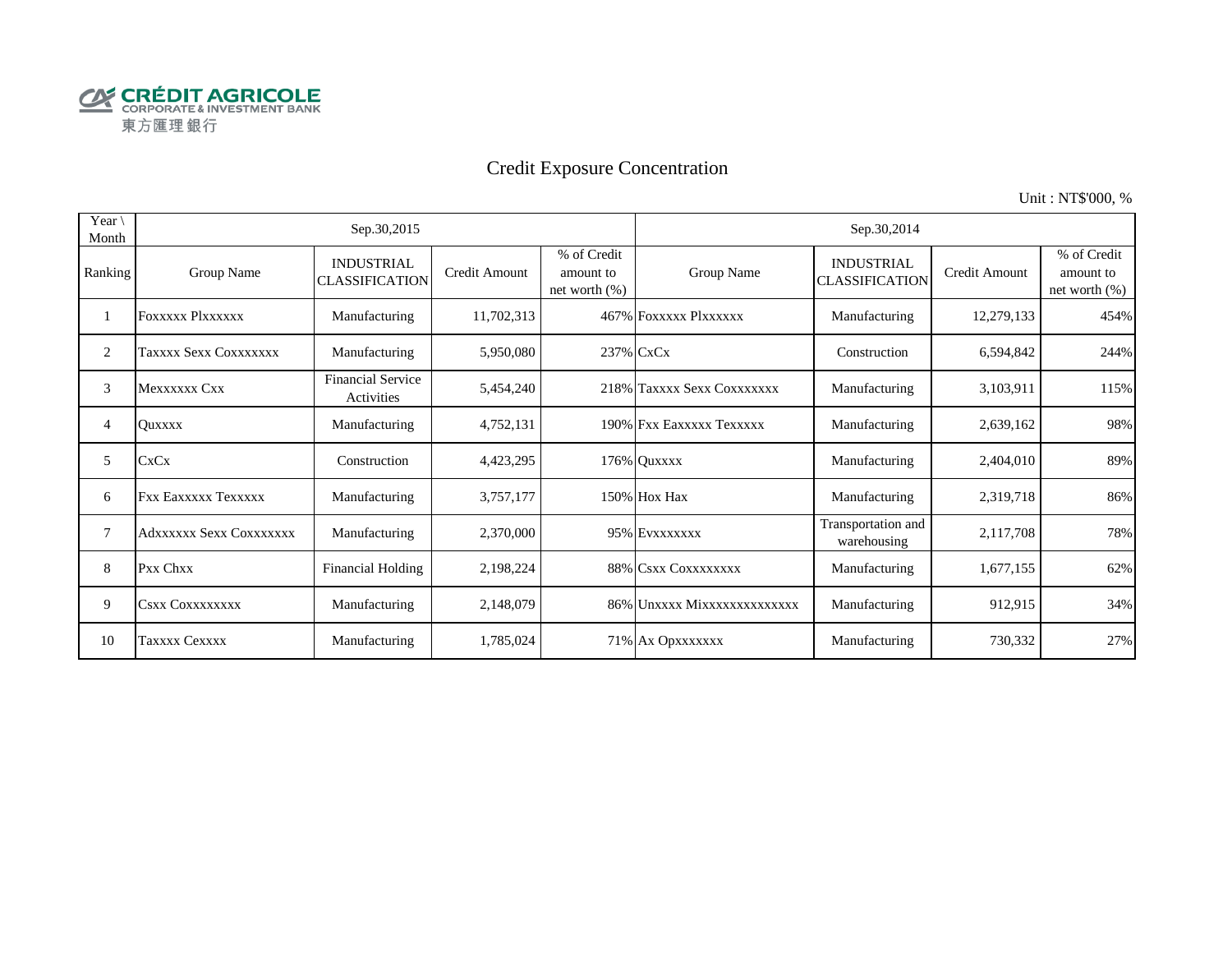

## Interest-Rate Sensitivity - TWD Currency Sep.30,2015

Unit : NT\$'000, %

| <b>ITEM</b>           | $0$ to $90$ days                                               | 91 to 180 days           | 181 days to 1 year       | over 1 year | <b>TOTAL</b> |  |  |  |  |  |
|-----------------------|----------------------------------------------------------------|--------------------------|--------------------------|-------------|--------------|--|--|--|--|--|
| Sensitive assets      | 13,406,591                                                     | 701,023                  | 3,780,826                | 2,875,980   | 20,764,420   |  |  |  |  |  |
| Sensitive liabilities | 152,834                                                        | $\overline{\phantom{0}}$ | $\overline{\phantom{a}}$ | 574,822     | 727,656      |  |  |  |  |  |
| Sensitive Gap         | 13,253,757                                                     | 701,023                  | 3,780,826                | 2,301,158   | 20,036,764   |  |  |  |  |  |
| Equity                |                                                                |                          |                          |             | 2,306,963    |  |  |  |  |  |
|                       | Ratio of interest-rate sensitive assets to liabi<br>2,853.60 % |                          |                          |             |              |  |  |  |  |  |
|                       | Ratio of interest-rate sensitive gap to equity<br>868.53 %     |                          |                          |             |              |  |  |  |  |  |

## Sep.30,2015 Interest-Rate Sensitivity - USD Currency

Unit : US\$'000, %

| <b>ITEM</b>                                                 | $0$ to 90 days | 91 to $180$ days | 181 days to 1 year | over 1 year | <b>TOTAL</b> |  |  |  |  |
|-------------------------------------------------------------|----------------|------------------|--------------------|-------------|--------------|--|--|--|--|
| Sensitive assets                                            | 840,306        |                  | 40,000             | 281,190     | 1,161,496    |  |  |  |  |
| Sensitive liabilities                                       | 803,923        |                  | 224,042            | 137,336     | 1,165,301    |  |  |  |  |
| Sensitive Gap                                               | 36,383         |                  | (184, 042)         | 143,854     | (3,805)      |  |  |  |  |
| Equity                                                      |                |                  |                    |             | 6,026        |  |  |  |  |
| Ratio of interest-rate sensitive assets to liabi<br>99.67 % |                |                  |                    |             |              |  |  |  |  |
| Ratio of interest-rate sensitive gap to equity<br>$-63.14%$ |                |                  |                    |             |              |  |  |  |  |

Note:

- 1. Interest-rate sensitive assets or liabilities represent interest bearing assets or interest paying liabilities influenced by the fluctuation of interest rates.
- 2. Ratio of interest-rate sensitive assets to liabilities = Interest-rate sensitive assets ÷ Interest-rate sensitive liabilities (i.e. New Taiwan Dollar interest-rate sensitive assets and New Taiwan Dollar interest-rate sensitive liabilities with tenors of less than one year)
- 3. Interest-rate sensitive gap = Interest-rate sensitive assets  $-$  Interest-rate sensitive liabilities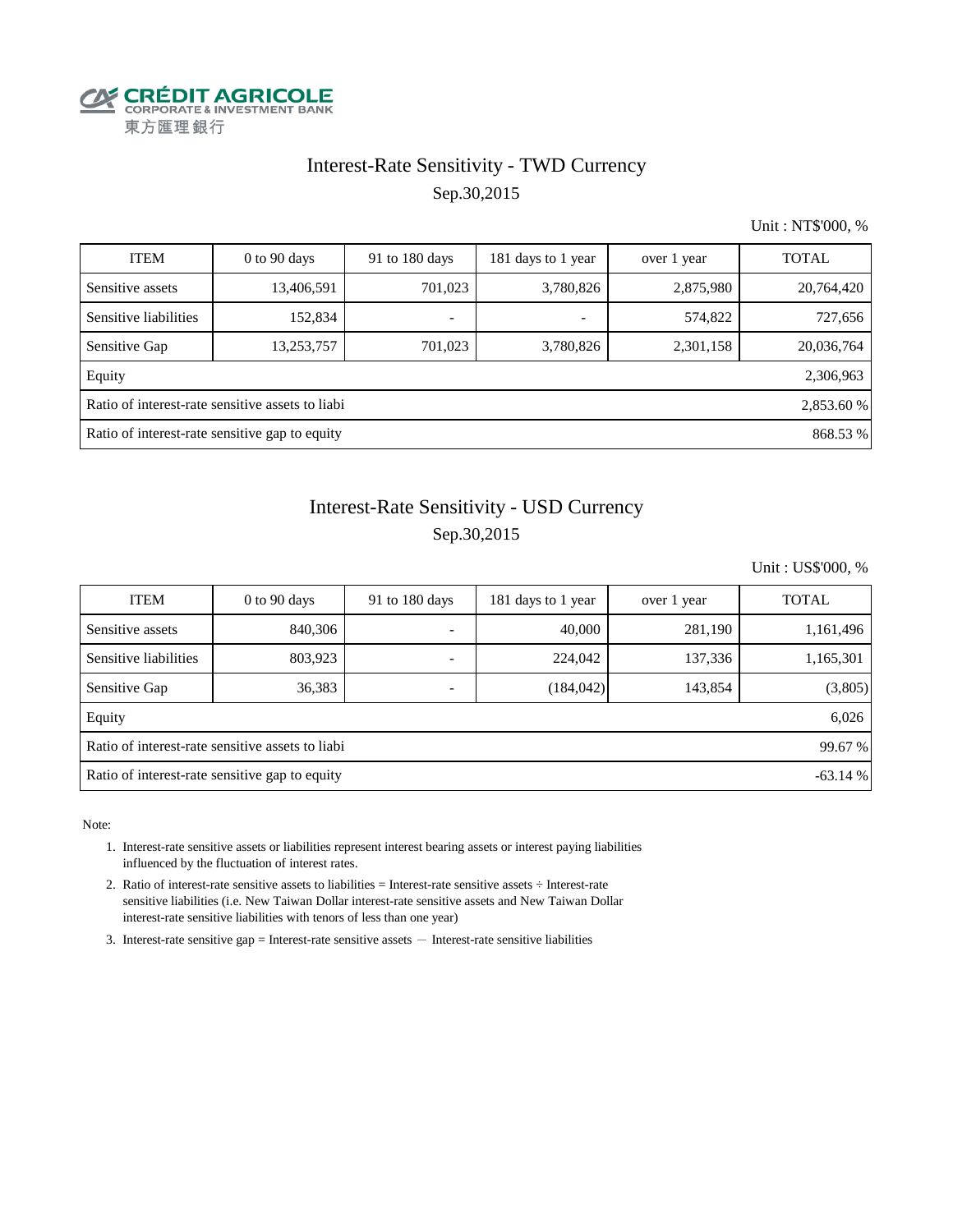

# Ratio of Profitability

Unit : %

| <b>ITEM</b>               |                   | Sep.30,2015 | Sep.30,2014 |  |
|---------------------------|-------------------|-------------|-------------|--|
| Ratio of return on assets | before income tax | 0.26 %      | 0.37 %      |  |
|                           | after incometax   | 0.23 %      | 0.31%       |  |
| Ratio of return on equity | before income tax | 15.12%      | 16.59 %     |  |
|                           | after incometax   | 13.45 %     | 13.80 %     |  |
| Ratio of net income       |                   | 41.24 %     | 45.83 %     |  |

Note:

- 1. Ratio of return on assets = Income before income tax  $\div$  Average assets
- 2. Ratio of return on equity = Income before income tax  $\div$  Average equity
- 3. Ratio of net income = Income before income tax  $\div$  Total revenue
- 4. Income before income tax is the year-to-date accumulated income.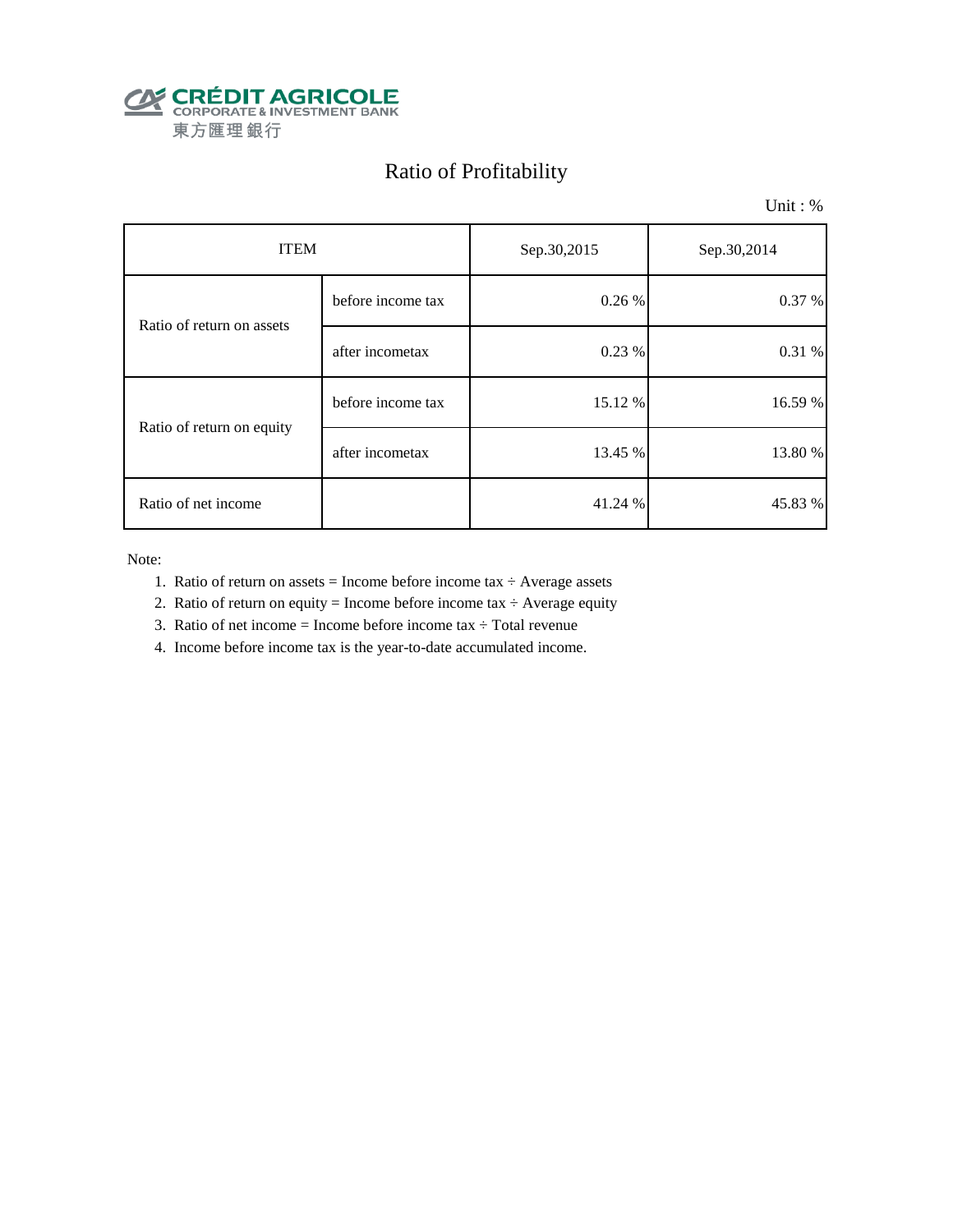

## Analysis of Assets and Liabilities by Maturity Date - TWD Currency Sep.30,2015

Unit : NT\$'000

| <b>ITEM</b> | <b>TOTAL</b> | Amount for the remaining period to the maturity date |                 |                |                       |             |  |  |  |
|-------------|--------------|------------------------------------------------------|-----------------|----------------|-----------------------|-------------|--|--|--|
|             |              | $0$ to 30 days                                       | $31$ to 90 days | 91 to 180 days | 181 days to<br>1 year | over 1 year |  |  |  |
| Assets      | 523,169,621  | 134,313,696                                          | 153,674,736     | 139,166,180    | 55,639,096            | 40,375,913  |  |  |  |
| Liabilities | 512,262,125  | 121,523,333                                          | 156,000,291     | 160,281,656    | 51,224,779            | 23,232,066  |  |  |  |
| Gap         | 10,907,496   | 12,790,363                                           | $-2,325,555$    | $-21,115,476$  | 4,414,317             | 17,143,847  |  |  |  |

Note:

 1. The table includes only New Taiwan Dollar amounts (i.e. excludes assets and liabilities denominated in foreign currency).

## Analysis of Assets and Liabilities by Maturity Date - USD Currency Sep.30,2015

Unit : US\$'000

| <b>ITEM</b> |              | Amount for the remaining period to the maturity date |                 |                |                       |             |  |  |  |
|-------------|--------------|------------------------------------------------------|-----------------|----------------|-----------------------|-------------|--|--|--|
|             | <b>TOTAL</b> | $0$ to 30 days                                       | $31$ to 90 days | 91 to 180 days | 181 days to<br>1 year | over 1 year |  |  |  |
| Assets      | 20,970,262   | 6,135,436                                            | 6,900,424       | 5,047,396      | 1,952,615             | 934,391     |  |  |  |
| Liabilities | 21,727,507   | 6,646,529                                            | 6,821,910       | 4,709,837      | 2,656,964             | 892,267     |  |  |  |
| Gap         | $-757,245$   | $-511,093$                                           | 78,514          | 337,559        | $-704,349$            | 42,124      |  |  |  |

Note:

1. The table includes only U.S. Dollar amounts.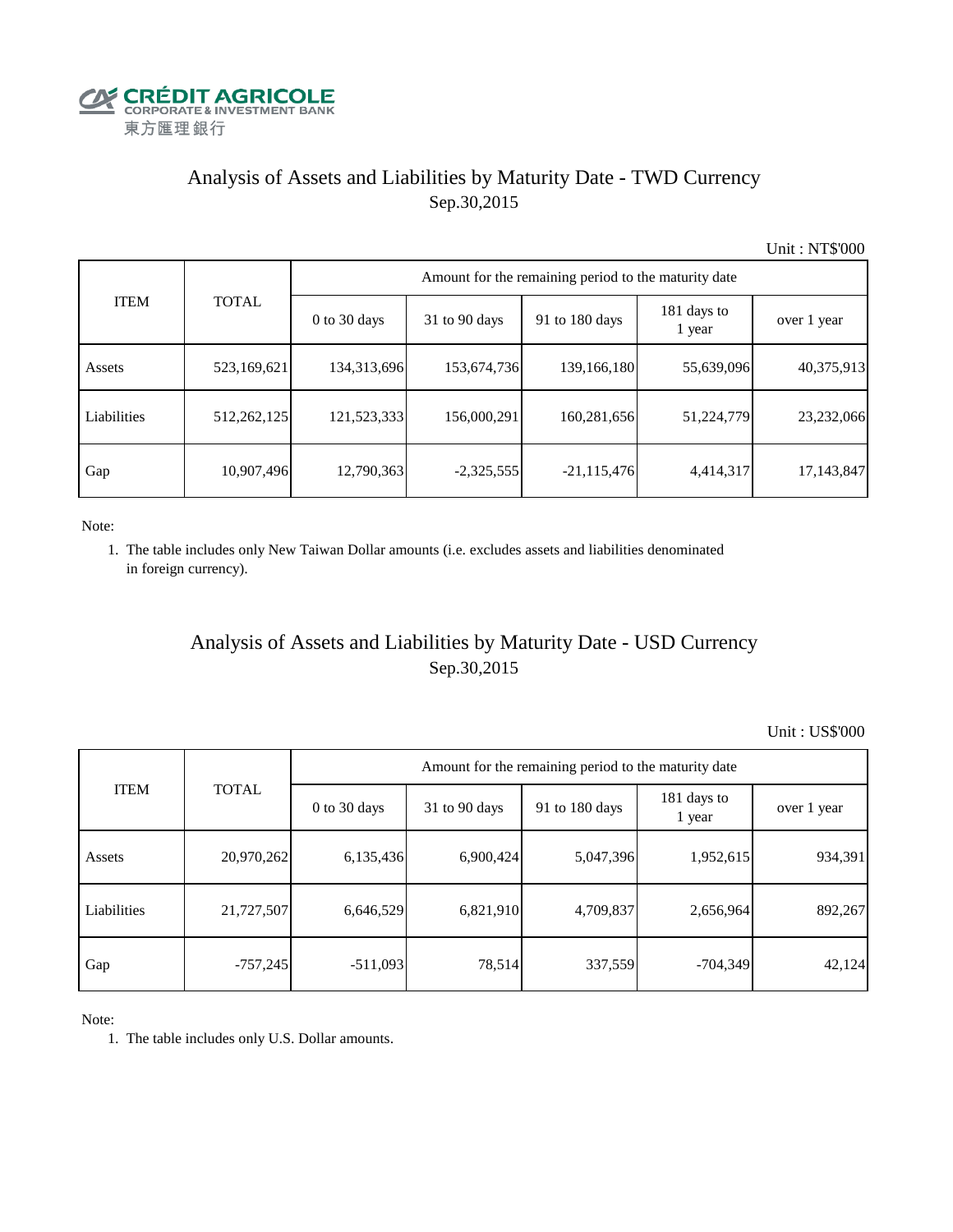

#### Sale of Distressed Debt Information Sep.30,2015

1. Transcation information of distressed debt sale Unit: NT\$'000

| Transaction<br>Date | Counterparty Debt Component | <b>Book Value</b> | Selling<br>Price | Gain/loss<br>from<br>disposal | Condition of<br>Agreement | Relationship with<br>counterparty |
|---------------------|-----------------------------|-------------------|------------------|-------------------------------|---------------------------|-----------------------------------|
| -                   | -                           |                   |                  |                               |                           |                                   |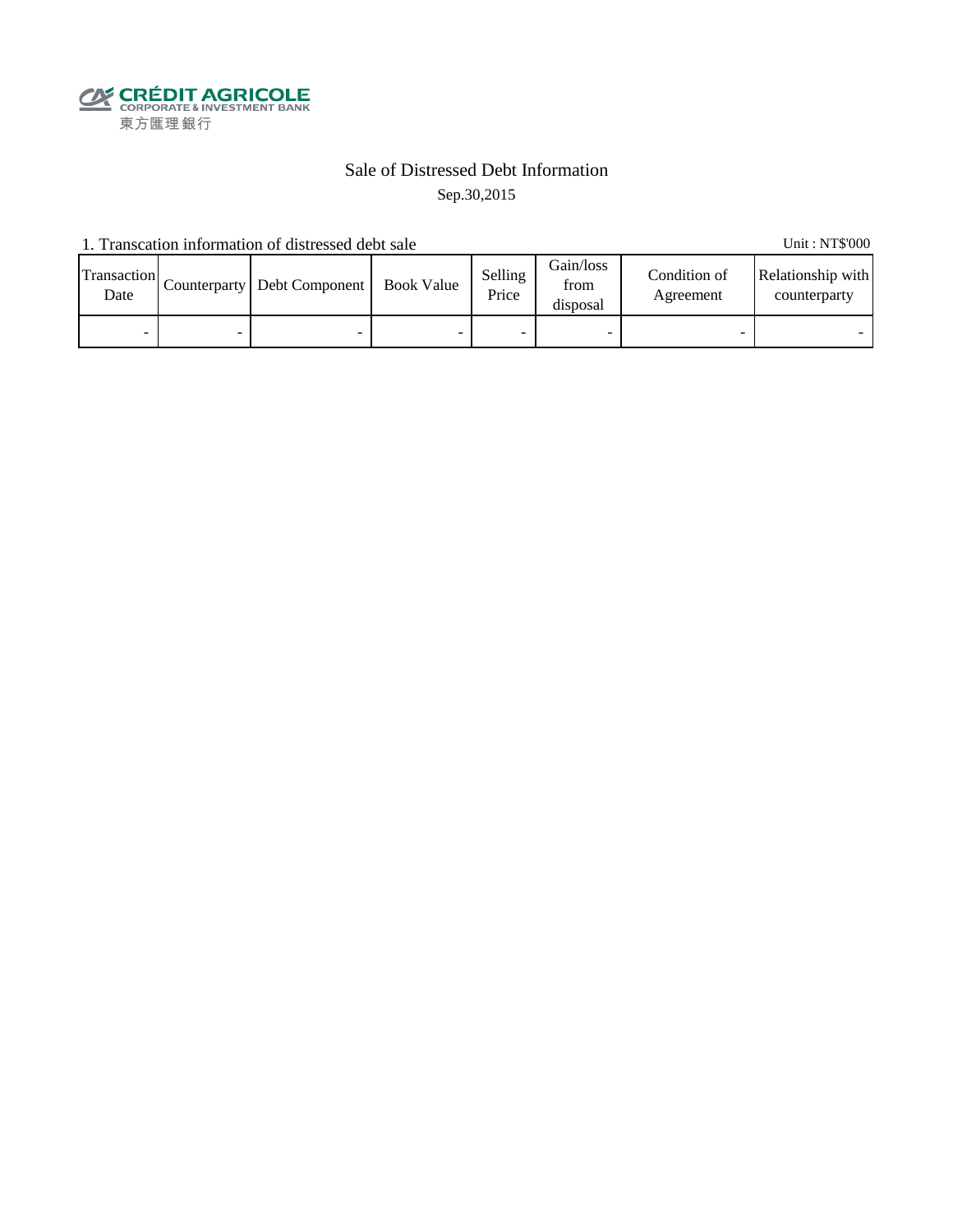

#### Information of reinvestment business Sep.30,2015

Unit : NT\$'000

|                     | Main           |                   | Stockholdi   Investment          | Realized             | Conditions of share consolidation between the<br>company and its affiliated companies |                                    |                                 |                          |                                        |         |
|---------------------|----------------|-------------------|----------------------------------|----------------------|---------------------------------------------------------------------------------------|------------------------------------|---------------------------------|--------------------------|----------------------------------------|---------|
| Investee<br>company | Locatio  <br>n | Operating<br>Item | ng ratio in<br>Closing<br>Period | <b>Book</b><br>Value | Gain/Loss in<br>Current<br>Period                                                     | Current number<br>of stock holding | Pro Forma<br>number of<br>stock | of stock                 | Total<br>Number Stockholdin<br>g ratio | Remarks |
| -                   |                | -                 | $\overline{\phantom{0}}$         | -                    | $\overline{\phantom{a}}$                                                              | -                                  |                                 | $\overline{\phantom{0}}$ |                                        |         |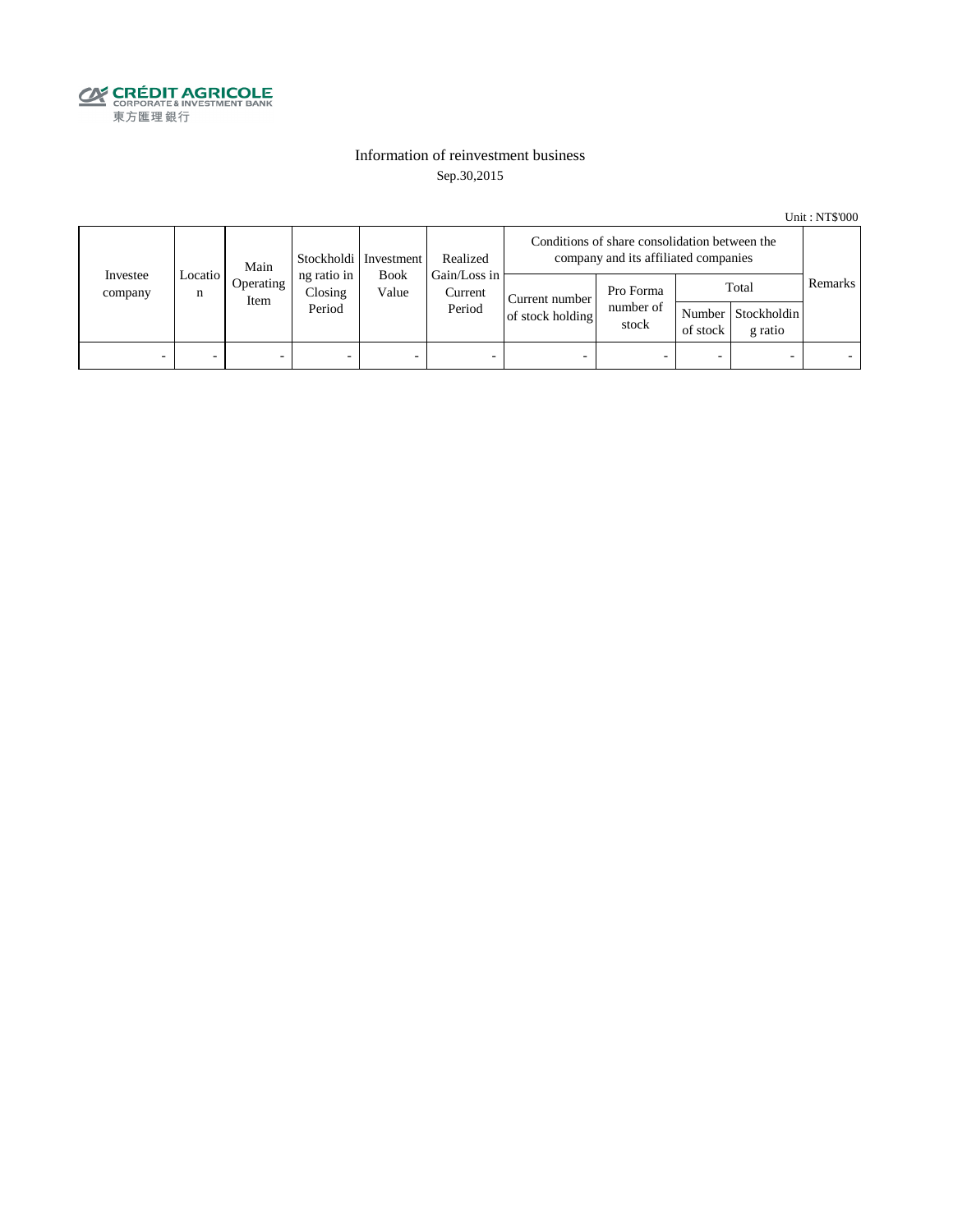

## Ratio of Deposits, Time Deposits and Foreign Currency Deposits to Total Deposits

Unit : NT\$'000, %

|                                | Sep.30,2015 | Sep.30,2014 |  |  |
|--------------------------------|-------------|-------------|--|--|
| Demand deposits                | 502,258     | 291,351     |  |  |
| % of Demand deposits           | 1.61 %      | 4.10%       |  |  |
| Time deposits                  | 30,656,855  | 6,809,097   |  |  |
| % of Time deposits             | 98.39 %     | 95.90 %     |  |  |
| Foreign currency deposits      | 30,934,616  | 6,991,276   |  |  |
| % of Foreign currency deposits | 99.28 %     | 98.46%      |  |  |

Note:

1. % of Demand deposits = demand deposits  $\div$  total deposits ;

% of Time deposits = time deposits  $\div$  total deposits ;

- % of Foreign currency deposits = foreign currency deposits  $\div$  total deposits
- 2. Demand deposits and Time deposits include Foreign currency deposits and Treasury deposits.
- 3. Postal office deposits are excluded.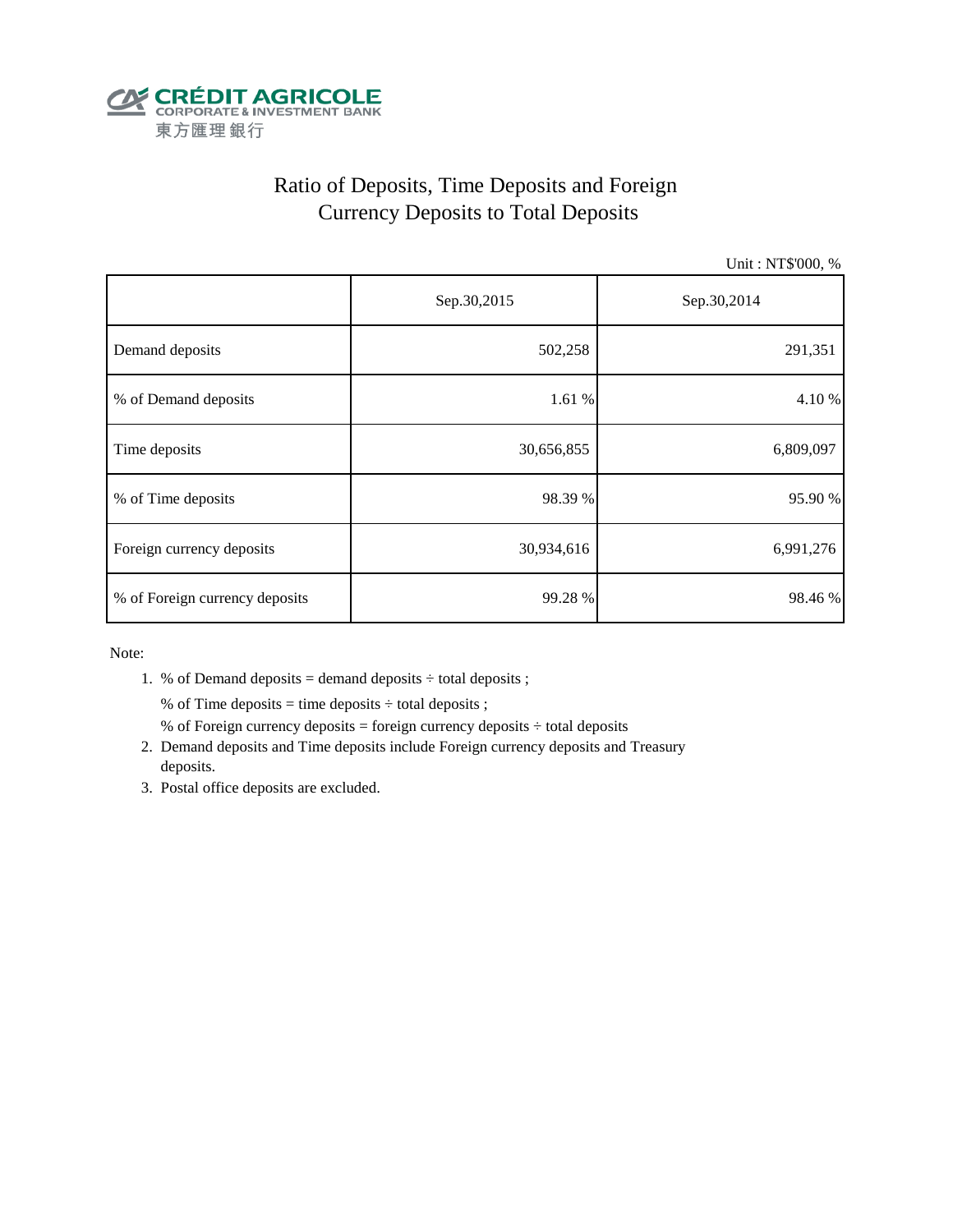

## Ratio of Small and Medium-Size Enterprise (SME) Loans

Unit : NT\$'000, %

|                     | Sep.30,2015 | Sep.30,2014 |
|---------------------|-------------|-------------|
| <b>SME</b> Loans    |             |             |
| % of SME Loans      | 0.00 %      | $0.00\ \%$  |
| Consumer Loans      |             |             |
| % of Consumer Loans | 0.00 %      | 0.00 %      |

Note:

- 1. % of SME Loans = SME Loans ÷ Total Loans;
- % of Consumer Loans = Consumer Loans  $\div$  Total Loans promulgated by the Banking Bureau.  $\frac{3}{5}$

Employee Loans under Welfare Committee and other individual Consumer Loans.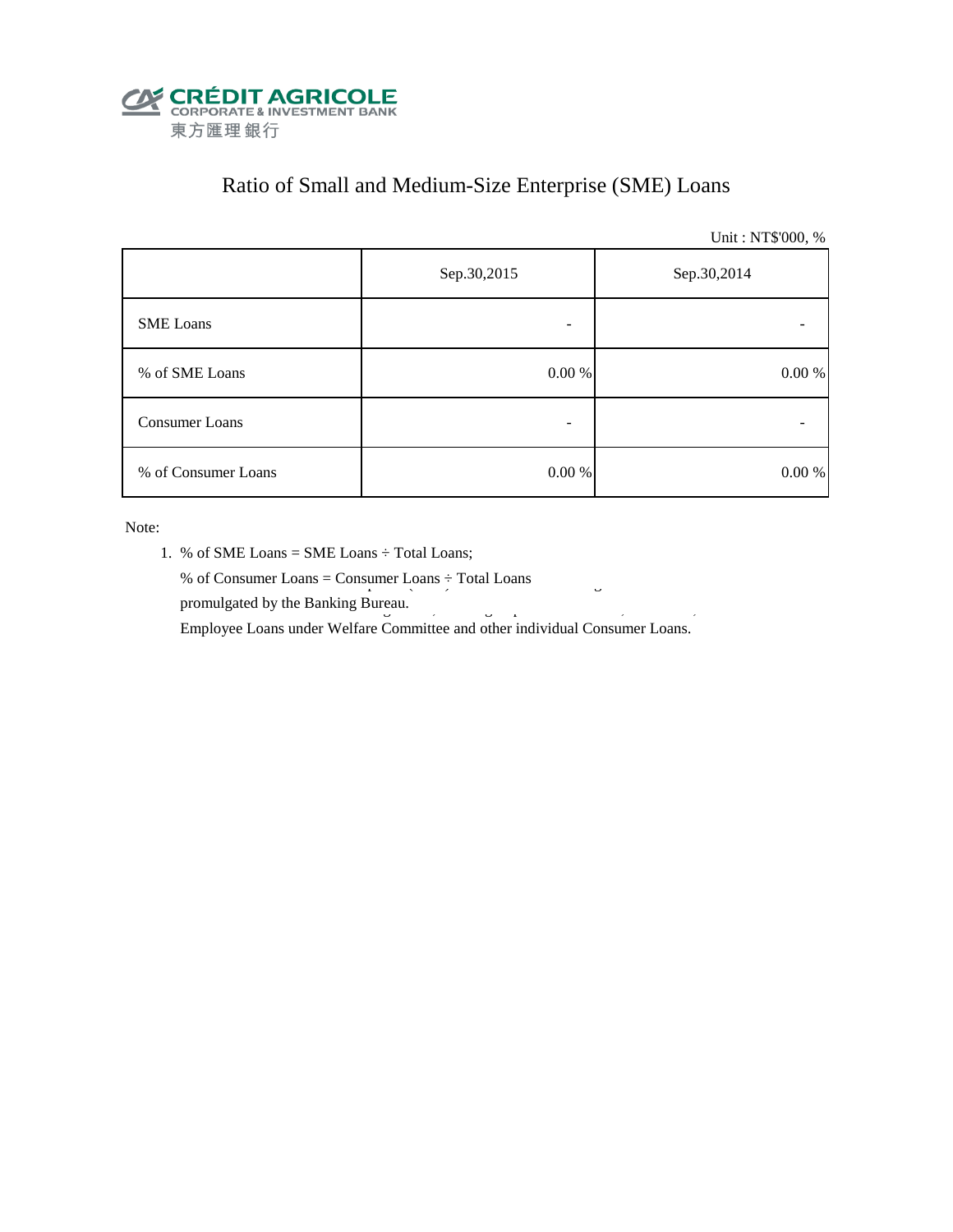

## Interest Bearing Assets and Interest Paying Liabilities

|                                                          |                    |                          |                    | Unit: NT\$'000, %        |  |
|----------------------------------------------------------|--------------------|--------------------------|--------------------|--------------------------|--|
|                                                          | Sep.30,2015        |                          | Sep.30,2014        |                          |  |
| <b>ITEM</b>                                              | Average<br>balance | Average<br>interest rate | Average<br>balance | Average<br>interest rate |  |
| Interest bearing assets                                  | 92,422,314         | 0.80%                    | 77,421,137         | 0.91 %                   |  |
| Due from Central Bank, other branches<br>and other banks | 46, 321, 793       | $0.35\%$                 | 38,561,985         | 0.42%                    |  |
| Securities purchased                                     | 9,734,762          | 0.96%                    | 12,371,029         | 1.30 %                   |  |
| Loans, discounted notes and bills                        | 36, 365, 759       | 1.32 %                   | 26,488,123         | 1.45 %                   |  |
| Interest paying liabilities                              | 103,065,826        | 0.48 %                   | 88,823,000         | 0.33 %                   |  |
| Due to banks and other branches                          | 74,786,545         | $0.42\%$                 | 83,316,197         | 0.30 %                   |  |
| Deposits (demand deposits, time<br>deposits and NCD)     | 28,279,281         | 0.65%                    | 5,506,803          | 0.76%                    |  |

Note:

1. Average balance is based on daily average balance of interest bearing assets or interest liabilities.

 2. Interest bearing assets or interest paying liabilities are disclosed in accordance with the chart of accounts or their nature.